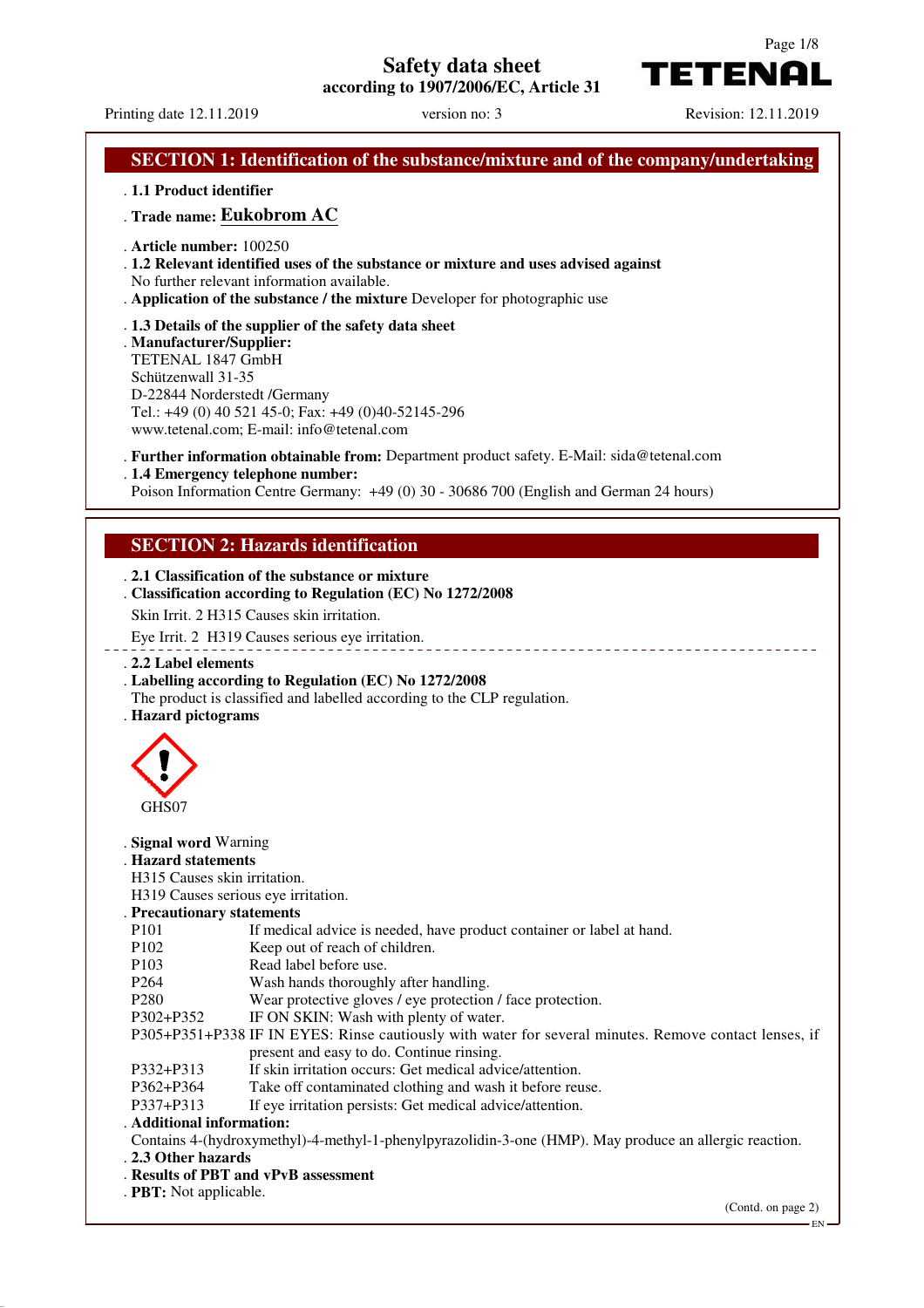**Trade name: Eukobrom AC**

. **vPvB:** Not applicable.

## **SECTION 3: Composition/information on ingredients**

#### . **3.2 Chemical characterisation: Mixtures**

. **Description:** Mixture of substances listed below and with nonhazardous additions.

| Dangerous components:                                              |                                                                                                                                                    |             |
|--------------------------------------------------------------------|----------------------------------------------------------------------------------------------------------------------------------------------------|-------------|
| CAS: 584-08-7<br>EINECS: 209-529-3<br>Reg.nr.: 01-2119532646-36    | potassium carbonate<br>$\Diamond$ Skin Irrit. 2, H315; Eye Irrit. 2, H319; STOT SE 3, H335                                                         | $10 - 25\%$ |
| $CAS: 111-46-6$<br>EINECS: 203-872-2<br>Index number: 603-140-00-6 | diethylene glycol<br>$\Diamond$ Acute Tox. 4, H302                                                                                                 | $1 - 3\%$   |
| CAS: 7758-02-3<br>EINECS: 231-830-3<br>Reg.nr.: 01-2119962195-33   | potassium bromide<br>$\diamond$ Eye Irrit. 2, H319                                                                                                 | $1 - 5\%$   |
| $CAS: 60-00-4$<br>EINECS: 200-449-4<br>Index number: 607-429-00-8  | edetic acid (EDTA) / ethylenediamine-N,N-tetraacetic acid<br>$\circ$ STOT RE 2, H373; $\circ$ Acute Tox. 4, H332; Eye Irrit. 2, H319               | $1 - 5\%$   |
| CAS: 13047-13-7<br>EINECS: 235-920-3                               | 4-(hydroxymethyl)-4-methyl-1-phenylpyrazolidin-3-one (HMP)<br>Aquatic Chronic 2, H411; $\langle \rangle$ Acute Tox. 4, H302; Skin Sens. 1,<br>H317 | $1\%$       |
|                                                                    | A different information. For the wording of the light housed phroges refer to contion 16                                                           |             |

. **Additional information:** For the wording of the listed hazard phrases refer to section 16.

### **SECTION 4: First aid measures**

. **4.1 Description of first aid measures**

. **General information:** Immediately remove any clothing/shoes soiled by the product.

- . **After skin contact:** Immediately rinse with water.
- . **After eye contact:**
- Rinse opened eye for several minutes under running water. If symptoms persist, consult a doctor.
- . **After swallowing:** If symptoms persist consult doctor.
- . **4.2 Most important symptoms and effects, both acute and delayed**
- No further relevant information available.
- . **4.3 Indication of any immediate medical attention and special treatment needed**

No further relevant information available.

## **SECTION 5: Firefighting measures**

#### . **5.1 Extinguishing media**

. **Suitable extinguishing agents:**

CO2, powder or water spray. Fight larger fires with water spray or alcohol resistant foam.

. **5.2 Special hazards arising from the substance or mixture**

Nitrogen oxides (NOx)

Carbon monoxide (CO)

Sulphur dioxide (SO2)

Under certain fire conditions, traces of other toxic gases cannot be excluded.

- . **5.3 Advice for firefighters**
- . **Protective equipment:** Do not inhale explosion gases or combustion gases.

(Contd. on page 3)

EN

(Contd. of page 1)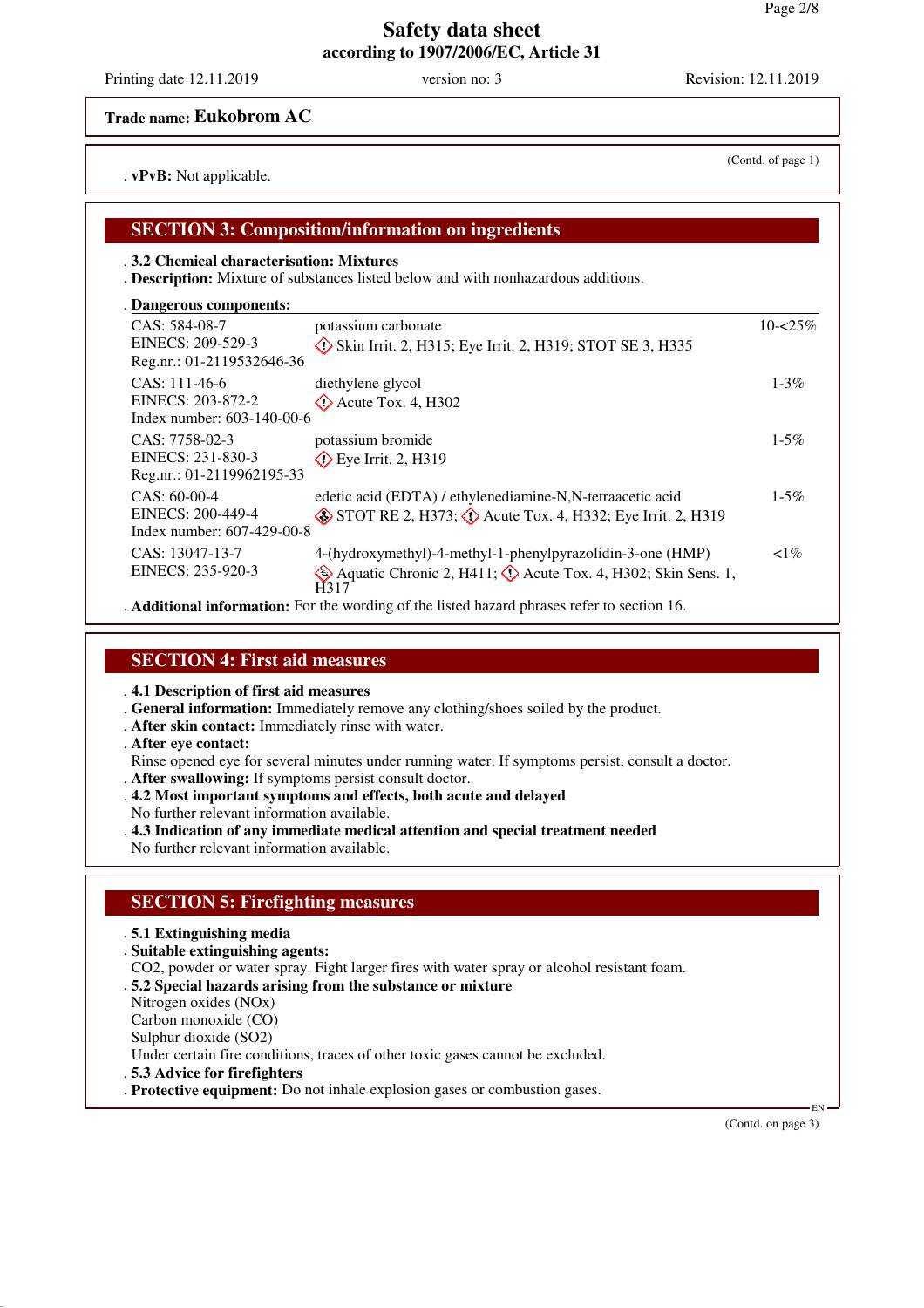Printing date 12.11.2019 version no: 3 Revision: 12.11.2019

## **Trade name: Eukobrom AC**

(Contd. of page 2)

| <b>SECTION 6: Accidental release measures</b> |  |  |  |
|-----------------------------------------------|--|--|--|
|-----------------------------------------------|--|--|--|

- . **6.1 Personal precautions, protective equipment and emergency procedures** Wear protective equipment. Keep unprotected persons away. Ensure adequate ventilation
- . **6.2 Environmental precautions:**

Dilute with plenty of water.

Do not allow to enter sewers/ surface or ground water.

- . **6.3 Methods and material for containment and cleaning up:** Absorb with liquid-binding material (sand, diatomite, acid binders, universal binders, sawdust).
- Ensure adequate ventilation.
- . **6.4 Reference to other sections**
- See Section 7 for information on safe handling.
- See Section 8 for information on personal protection equipment.

See Section 13 for disposal information.

## **SECTION 7: Handling and storage**

. **7.1 Precautions for safe handling**

Ensure good ventilation/exhaustion at the workplace. Prevent formation of aerosols.

. **Information about fire - and explosion protection:** Protect from heat.

#### . **7.2 Conditions for safe storage, including any incompatibilities**

- . **Storage:**
- . **Requirements to be met by storerooms and receptacles:** Store only in the original receptacle. . **Information about storage in one common storage facility:**
- Store away from foodstuffs.
- Store away from oxidising agents.
- . **Further information about storage conditions:**
- Keep container tightly sealed. Store in cool, dry conditions in well sealed receptacles.
- Protect from heat and direct sunlight.
- Protect from exposure to the light.

Store under lock and key and out of the reach of children.

Recommended storage temperature: 5-30°C

. **7.3 Specific end use(s)** No further relevant information available.

## **SECTION 8: Exposure controls/personal protection**

. **Additional information about design of technical facilities:** No further data; see item 7.

- . **8.1 Control parameters**
- . Ingredients with limit values that require monitoring at the workplace:
- **111-46-6 diethylene glycol (1-5%)**
- WEL (Great Britain) Long-term value: 101 mg/m<sup>3</sup>, 23 ppm
- WEEL (USA) Long-term value: 10 mg/m<sup>3</sup>

**DNELs** .

### **60-00-4 edetic acid (EDTA) / ethylenediamine-N,N-tetraacetic acid**

Oral Long-term - systemic effects 25 mg/kg bw/day (general population) Inhalative Akute /short-term exposure - local effects 2.5 mg/m<sup>3</sup> (Worker (Arbeiter)) Long-term exposure-local effects 2.5 mg/m3 (Worker (Arbeiter)) Akute-lokale Effekte 1.5 mg/m<sup>3</sup> (Consumer (Verbraucher)) Long-term - systemic effects  $1.5 \text{ mg/m}^3$  (general population) Long-term - local effects 1.5 mg/m<sup>3</sup> (general population)

(Contd. on page 4)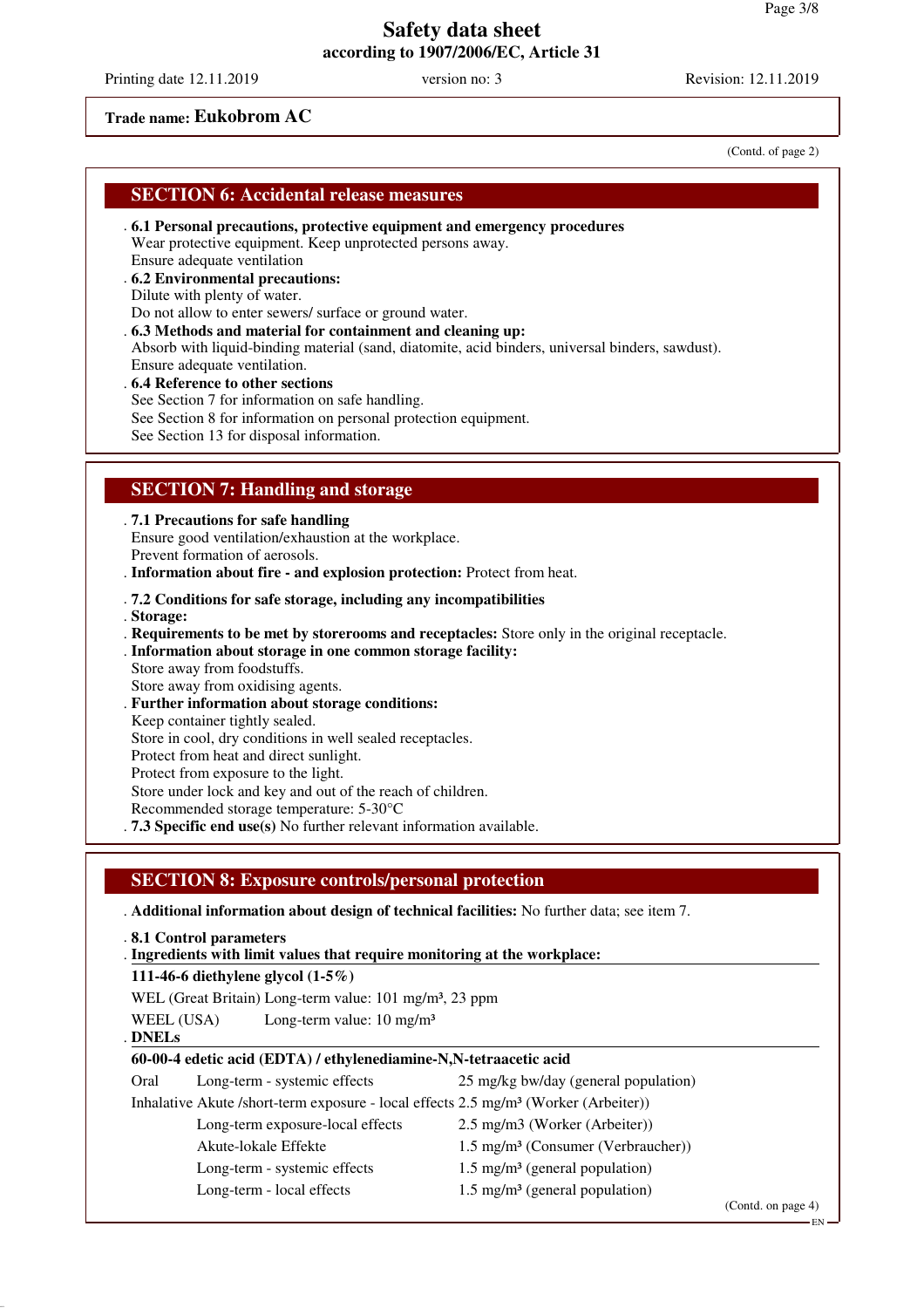Printing date 12.11.2019 version no: 3 Revision: 12.11.2019

# **Trade name: Eukobrom AC**

| . PNECs                                                                                                                                                                                                                                                                                                                                                                                                                                                                                                                                                                                          |                 | (Contd. of page 3)                                                                                                                                                                                                                                                                                                                                                                                                                                                                                                                                                           |
|--------------------------------------------------------------------------------------------------------------------------------------------------------------------------------------------------------------------------------------------------------------------------------------------------------------------------------------------------------------------------------------------------------------------------------------------------------------------------------------------------------------------------------------------------------------------------------------------------|-----------------|------------------------------------------------------------------------------------------------------------------------------------------------------------------------------------------------------------------------------------------------------------------------------------------------------------------------------------------------------------------------------------------------------------------------------------------------------------------------------------------------------------------------------------------------------------------------------|
| 60-00-4 edetic acid (EDTA) / ethylenediamine-N,N-tetraacetic acid                                                                                                                                                                                                                                                                                                                                                                                                                                                                                                                                |                 |                                                                                                                                                                                                                                                                                                                                                                                                                                                                                                                                                                              |
|                                                                                                                                                                                                                                                                                                                                                                                                                                                                                                                                                                                                  |                 |                                                                                                                                                                                                                                                                                                                                                                                                                                                                                                                                                                              |
| Aquatic compartment - freshwater                                                                                                                                                                                                                                                                                                                                                                                                                                                                                                                                                                 |                 | $2.2 \text{ mg/l}$ (-)                                                                                                                                                                                                                                                                                                                                                                                                                                                                                                                                                       |
| Aquatic compartment - marine water                                                                                                                                                                                                                                                                                                                                                                                                                                                                                                                                                               |                 | $0.22$ mg/l $(-)$                                                                                                                                                                                                                                                                                                                                                                                                                                                                                                                                                            |
| Aquatic compartment -water, intermittent releases                                                                                                                                                                                                                                                                                                                                                                                                                                                                                                                                                |                 | $1.2 \text{ mg/l}$ (-)                                                                                                                                                                                                                                                                                                                                                                                                                                                                                                                                                       |
| Terrestrial compartment -soil                                                                                                                                                                                                                                                                                                                                                                                                                                                                                                                                                                    |                 | $0.72 \text{ mg/kg}$ dw $(-)$                                                                                                                                                                                                                                                                                                                                                                                                                                                                                                                                                |
| Sewage treatment plant (Abwasserreinigungsanlagen) 43 mg/l (Aqua Intermittent)<br>Additional information: The lists valid during the making were used as basis.                                                                                                                                                                                                                                                                                                                                                                                                                                  |                 |                                                                                                                                                                                                                                                                                                                                                                                                                                                                                                                                                                              |
| .8.2 Exposure controls<br>. Personal protective equipment:<br>. General protective and hygienic measures:<br>The usual precautionary measures are to be adhered to when handling chemicals.<br>Keep away from foodstuffs, beverages and feed.<br>Immediately remove all soiled and contaminated clothing<br>Wash hands before breaks and at the end of work.<br>Do not inhale gases / fumes / aerosols.<br>Avoid contact with the eyes and skin.<br>. Respiratory protection:<br>use self-contained respiratory protective device.<br>Ensure adequate ventilation<br><b>Protection of hands:</b> |                 | In case of brief exposure or low pollution use respiratory filter device. In case of intensive or longer exposure                                                                                                                                                                                                                                                                                                                                                                                                                                                            |
| Protective gloves                                                                                                                                                                                                                                                                                                                                                                                                                                                                                                                                                                                |                 |                                                                                                                                                                                                                                                                                                                                                                                                                                                                                                                                                                              |
| Impervious gloves<br>. Material of gloves<br>application.<br>Butyl rubber, BR<br>Nitrile rubber, NBR<br>Neoprene gloves                                                                                                                                                                                                                                                                                                                                                                                                                                                                          |                 | The glove material has to be impermeable and resistant to the product/ the substance/ the preparation.<br>Selection of the glove material on consideration of the penetration times, rates of diffusion and the degradation<br>The selection of the suitable gloves does not only depend on the material, but also on further marks of quality<br>and varies from manufacturer to manufacturer. As the product is a preparation of several substances, the<br>resistance of the glove material can not be calculated in advance and has therefore to be checked prior to the |
| . Penetration time of glove material                                                                                                                                                                                                                                                                                                                                                                                                                                                                                                                                                             |                 |                                                                                                                                                                                                                                                                                                                                                                                                                                                                                                                                                                              |
| Gove material<br>breakthroug-time                                                                                                                                                                                                                                                                                                                                                                                                                                                                                                                                                                | layer thickness |                                                                                                                                                                                                                                                                                                                                                                                                                                                                                                                                                                              |
| Butyl rubber:<br>$≥480$ min                                                                                                                                                                                                                                                                                                                                                                                                                                                                                                                                                                      | ≥0,4mm          |                                                                                                                                                                                                                                                                                                                                                                                                                                                                                                                                                                              |
| Nitrile rubber:<br>$≥480$ min                                                                                                                                                                                                                                                                                                                                                                                                                                                                                                                                                                    | $≥0,38$ mm      |                                                                                                                                                                                                                                                                                                                                                                                                                                                                                                                                                                              |
| Neoprene:<br>$≥240$ min                                                                                                                                                                                                                                                                                                                                                                                                                                                                                                                                                                          | $≥0,65mm$       |                                                                                                                                                                                                                                                                                                                                                                                                                                                                                                                                                                              |
| Eye protection:                                                                                                                                                                                                                                                                                                                                                                                                                                                                                                                                                                                  |                 |                                                                                                                                                                                                                                                                                                                                                                                                                                                                                                                                                                              |
| Tightly sealed goggles                                                                                                                                                                                                                                                                                                                                                                                                                                                                                                                                                                           |                 |                                                                                                                                                                                                                                                                                                                                                                                                                                                                                                                                                                              |
| . Body protection: Protective work clothing                                                                                                                                                                                                                                                                                                                                                                                                                                                                                                                                                      |                 |                                                                                                                                                                                                                                                                                                                                                                                                                                                                                                                                                                              |

(Contd. on page 5)

EN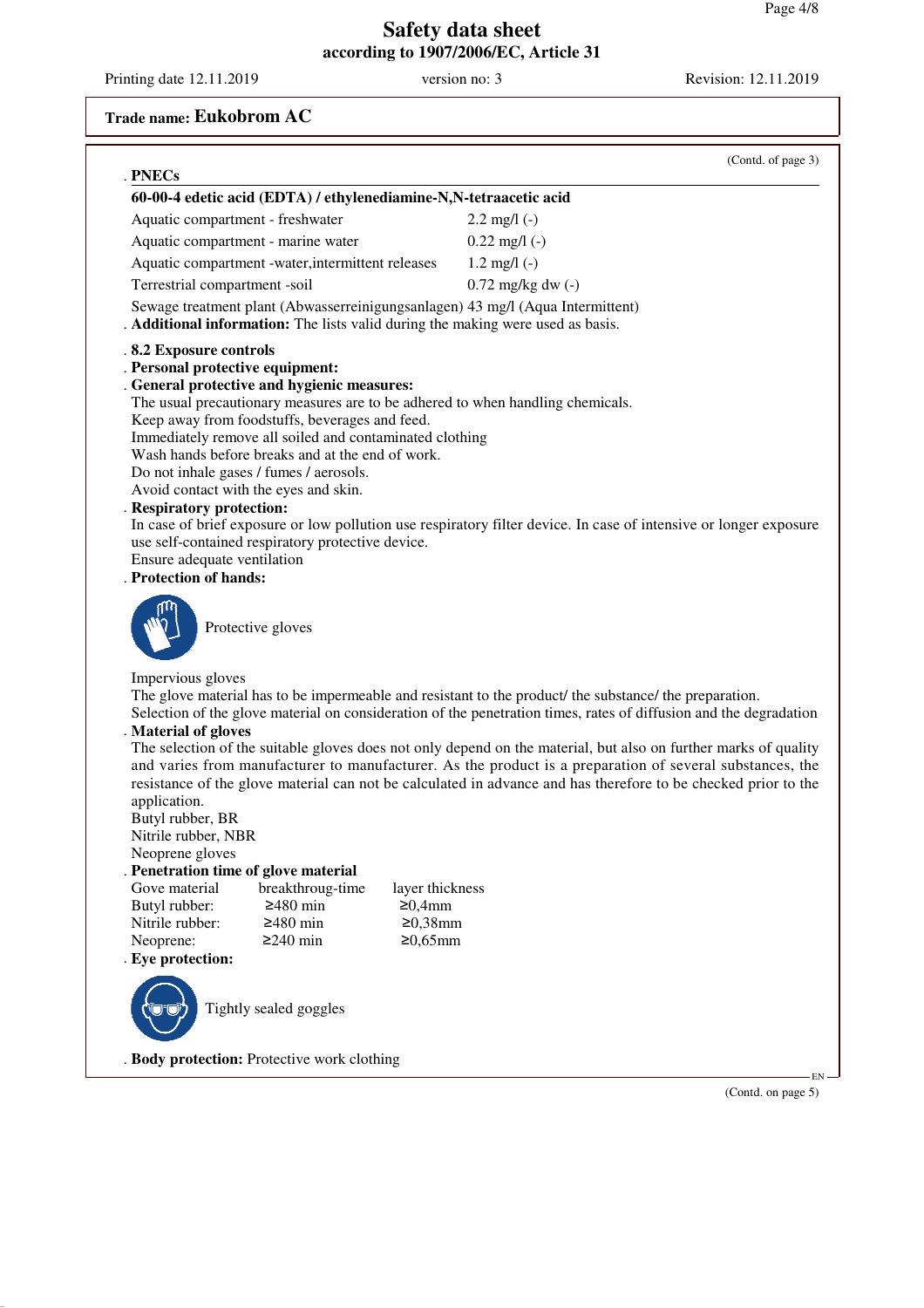Printing date 12.11.2019 version no: 3 Revision: 12.11.2019

## **Trade name: Eukobrom AC**

(Contd. of page 4)

| <b>SECTION 9: Physical and chemical properties</b>         |                                               |
|------------------------------------------------------------|-----------------------------------------------|
| .9.1 Information on basic physical and chemical properties |                                               |
| . General Information                                      |                                               |
| . Appearance:                                              |                                               |
| Form:                                                      | Fluid                                         |
| Colour:<br>Odour:                                          | Light yellow                                  |
| Odour threshold:                                           | Recognisable<br>Not determined.               |
|                                                            | ~10.7                                         |
| . pH-value at 25 $^{\circ}$ C:                             |                                               |
| . Change in condition                                      |                                               |
| <b>Melting point/freezing point:</b>                       | Undetermined.                                 |
| Initial boiling point and boiling range: Undetermined.     |                                               |
| . Flash point:                                             | Not applicable.                               |
| . Flammability (solid, gas):                               | Not applicable.                               |
| . Decomposition temperature:                               | Not determined.                               |
| . Auto-ignition temperature:                               | Product is not selfigniting.                  |
| . Explosive properties:                                    | Product does not present an explosion hazard. |
| . Explosion limits:                                        |                                               |
| Lower:                                                     | Not determined.                               |
| <b>Upper:</b>                                              | Not determined.                               |
| . Vapour pressure:                                         | Not determined.                               |
| . Density at 20 °C:                                        | $\sim$ 1.25 g/cm <sup>3</sup>                 |
| . Relative density                                         | Not determined.                               |
| . Vapour density                                           | Not determined.                               |
| . Evaporation rate                                         | Not determined.                               |
| . Solubility in / Miscibility with                         |                                               |
| water:                                                     | Fully miscible.                               |
| . Partition coefficient: n-octanol/water:                  | Not determined.                               |
| . Viscosity:                                               |                                               |
| Dynamic:                                                   | Not determined.                               |
| <b>Kinematic:</b>                                          | Not determined.                               |
| . Solvent content:                                         |                                               |
| <b>Organic solvents:</b>                                   | $2.2\%$                                       |
| Water:                                                     | 50-90 %                                       |
| VOC (EC)                                                   | 2.24%                                         |
| .9.2 Other information                                     | No further relevant information available.    |

## **SECTION 10: Stability and reactivity**

. **10.1 Reactivity** No further relevant information available.

- . **10.2 Chemical stability**
- . **Thermal decomposition / conditions to be avoided:** Stable at environment temperature.
- . **10.3 Possibility of hazardous reactions** Reacts with acids, alkalis and oxidising agents.
- . **10.4 Conditions to avoid** No further relevant information available.
- . **10.5 Incompatible materials:** Under certain fire conditions, traces of other toxic gases cannot be excluded.
- . **10.6 Hazardous decomposition products:**

Irritant gases/vapours

(Contd. on page 6) EN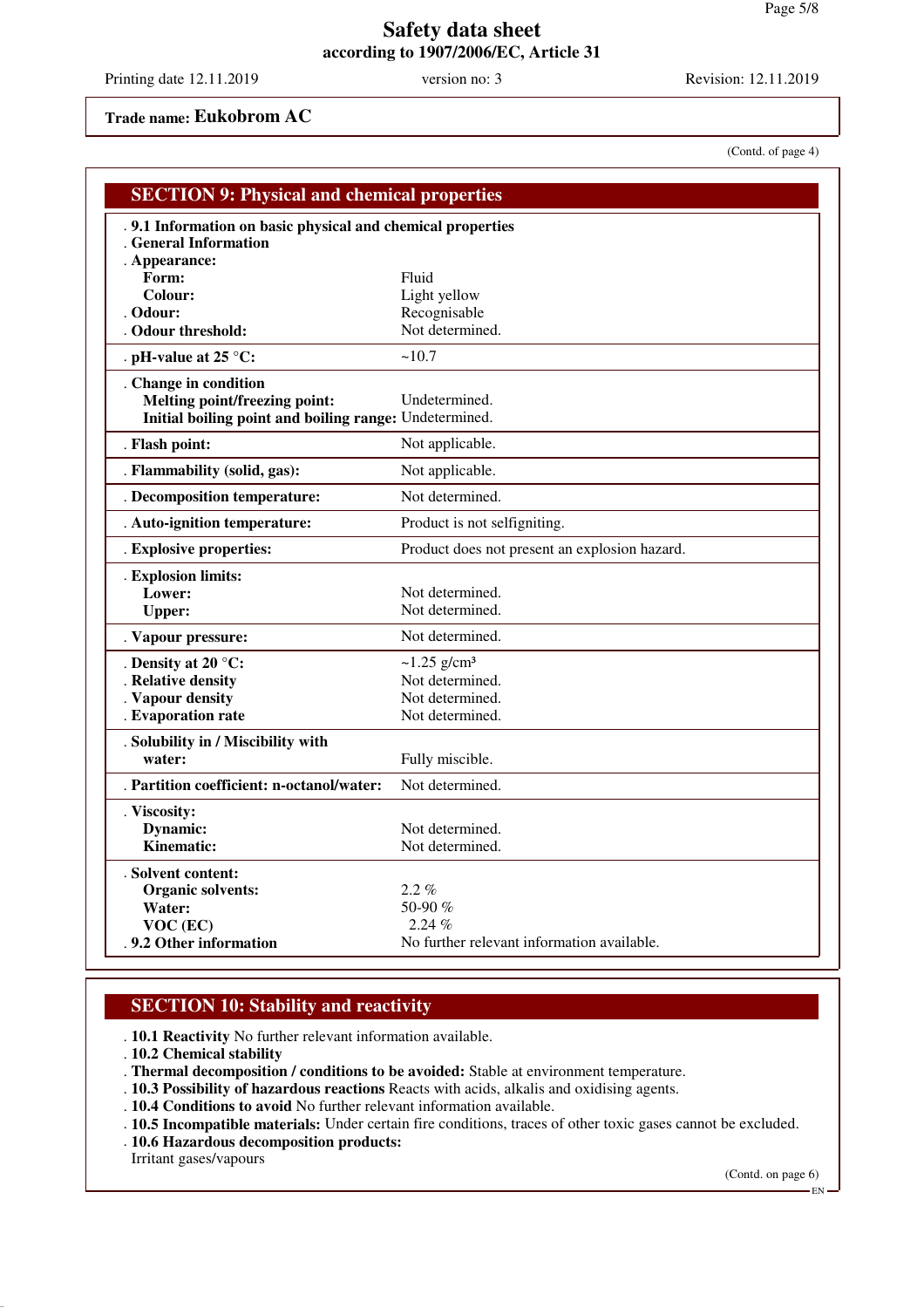Printing date 12.11.2019 version no: 3 Revision: 12.11.2019

**Trade name: Eukobrom AC**

Carbon monoxide and carbon dioxide

## **SECTION 11: Toxicological information**

. **11.1 Information on toxicological effects**

- . **Acute toxicity** Based on available data, the classification criteria are not met.
- **LD/LC50 values relevant for classification:** .

#### **584-08-7 potassium carbonate**

Oral LD50 >2000 mg/kg (rat)

#### **111-46-6 diethylene glycol**

Oral LD50 12565 mg/kg (rat)

#### **7758-02-3 potassium bromide**

Oral LD50 3070 mg/kg (rat)

#### **60-00-4 edetic acid (EDTA) / ethylenediamine-N,N-tetraacetic acid**

Oral LD50 2000-5000 mg/kg (rat)

Inhalative LC50 6h: 1000-5000 mg/l (rat)

### **13047-13-7 4-(hydroxymethyl)-4-methyl-1-phenylpyrazolidin-3-one (HMP)**

Oral LD50 566 mg/kg (rat)

. **Primary irritant effect:**

. **Skin corrosion/irritation**

Causes skin irritation.

. **Serious eye damage/irritation**

Causes serious eye irritation.

. **Respiratory or skin sensitisation** Based on available data, the classification criteria are not met.

. **Acute effects (acute toxicity, irritation and corrosivity)**

The product shows the following dangers according to the calculation method of the General EU Classification Guidelines for Preparations as issued in the latest version: Irritant

#### . **CMR effects (carcinogenity, mutagenicity and toxicity for reproduction)**

- . **Germ cell mutagenicity** Based on available data, the classification criteria are not met.
- . **Carcinogenicity** Based on available data, the classification criteria are not met.
- . **Reproductive toxicity** Based on available data, the classification criteria are not met.
- . **STOT-single exposure** Based on available data, the classification criteria are not met.
- . **STOT-repeated exposure** Based on available data, the classification criteria are not met.
- . **Aspiration hazard** Based on available data, the classification criteria are not met.

## **SECTION 12: Ecological information**

### . **12.1 Toxicity**

**Aquatic toxicity:** .

### **111-46-6 diethylene glycol**

EC50 24h: >1000 mg/l (daphnia magna (Water flea))

LC50 96h: >32000 mg/l (Invertebrates)

#### **7758-02-3 potassium bromide**

EC50 24h: 1150 mg/l (daphnia magna (Water flea))

### **60-00-4 edetic acid (EDTA) / ethylenediamine-N,N-tetraacetic acid**

EC50 24h: >100 mg/l (daphnia magna (Water flea))

48h: >100 mg/l (Invertebrates)

### **13047-13-7 4-(hydroxymethyl)-4-methyl-1-phenylpyrazolidin-3-one (HMP)**

LC50 1-10 mg/l (fish)

. **12.2 Persistence and degradability** No further relevant information available.

. **12.3 Bioaccumulative potential** No further relevant information available.

(Contd. on page 7)

(Contd. of page 5)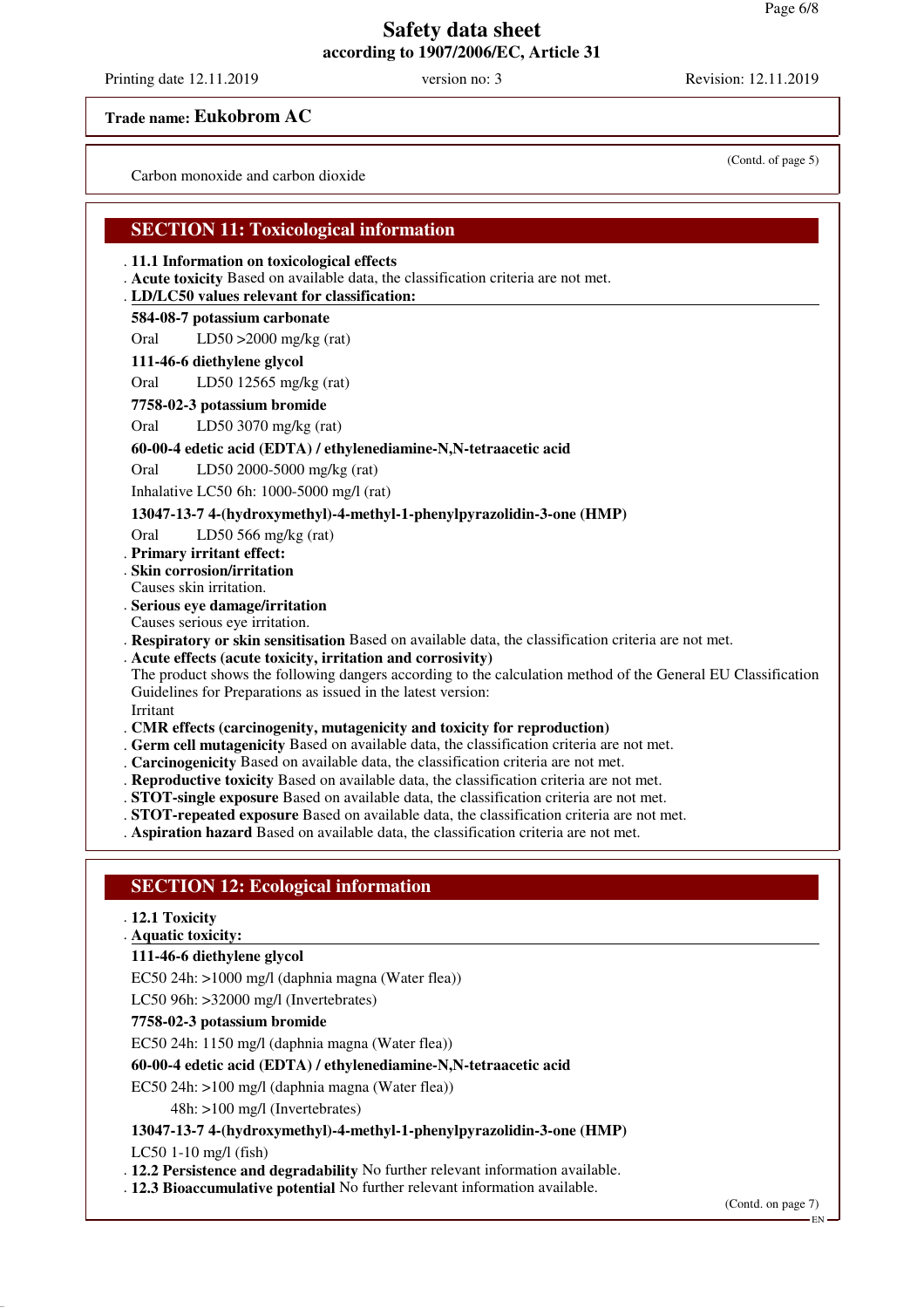Printing date 12.11.2019 version no: 3 Revision: 12.11.2019

#### **Trade name: Eukobrom AC**

| . 12.4 Mobility in soil No further relevant information available. |  |
|--------------------------------------------------------------------|--|
|--------------------------------------------------------------------|--|

- . **Additional ecological information:**
- . **General notes:**

Water hazard class 1 (German Regulation) (Self-assessment): slightly hazardous for water Do not allow product to reach ground water, water course or sewage system.

. **12.5 Results of PBT and vPvB assessment**

. **PBT:** Not applicable.

. **vPvB:** Not applicable.

. **12.6 Other adverse effects** No further relevant information available.

### **SECTION 13: Disposal considerations**

. **13.1 Waste treatment methods**

. **Recommendation**

Must not be disposed together with household garbage. Do not allow product to reach sewage system.

**European waste catalogue** .

09 01 01\* water-based developer and activator solutions

. **Uncleaned packaging:**

- . **Recommendation:** Disposal must be made according to official regulations.
- . **Recommended cleansing agents:** Water, if necessary together with cleansing agents.

#### **SECTION 14: Transport information**

| . 14.1 UN-Number<br>. ADR, ADN, IMDG, IATA                                                             | Void            |  |
|--------------------------------------------------------------------------------------------------------|-----------------|--|
| . 14.2 UN proper shipping name<br>. ADR, ADN, IMDG, IATA                                               | Void            |  |
| . 14.3 Transport hazard class(es)                                                                      |                 |  |
| . ADR, ADN, IMDG, IATA<br>. Class                                                                      | Void            |  |
| . 14.4 Packing group<br>. ADR, IMDG, IATA                                                              | Void            |  |
| . 14.5 Environmental hazards:<br>. Marine pollutant:                                                   | N <sub>0</sub>  |  |
| . 14.6 Special precautions for user                                                                    | Not applicable. |  |
| . 14.7 Transport in bulk according to Annex II of<br><b>Marpol and the IBC Code</b><br>Not applicable. |                 |  |
| . UN "Model Regulation":                                                                               | Void            |  |

## **SECTION 15: Regulatory information**

. **15.1 Safety, health and environmental regulations/legislation specific for the substance or mixture** . **Labelling according to Regulation (EC) No 1272/2008** GHS label elements

. **REGULATION (EC) No 1907/2006 ANNEX XVII** Conditions of restriction: 3

. **15.2 Chemical safety assessment:** A Chemical Safety Assessment has not been carried out.

(Contd. on page 8)

EN

(Contd. of page 6)